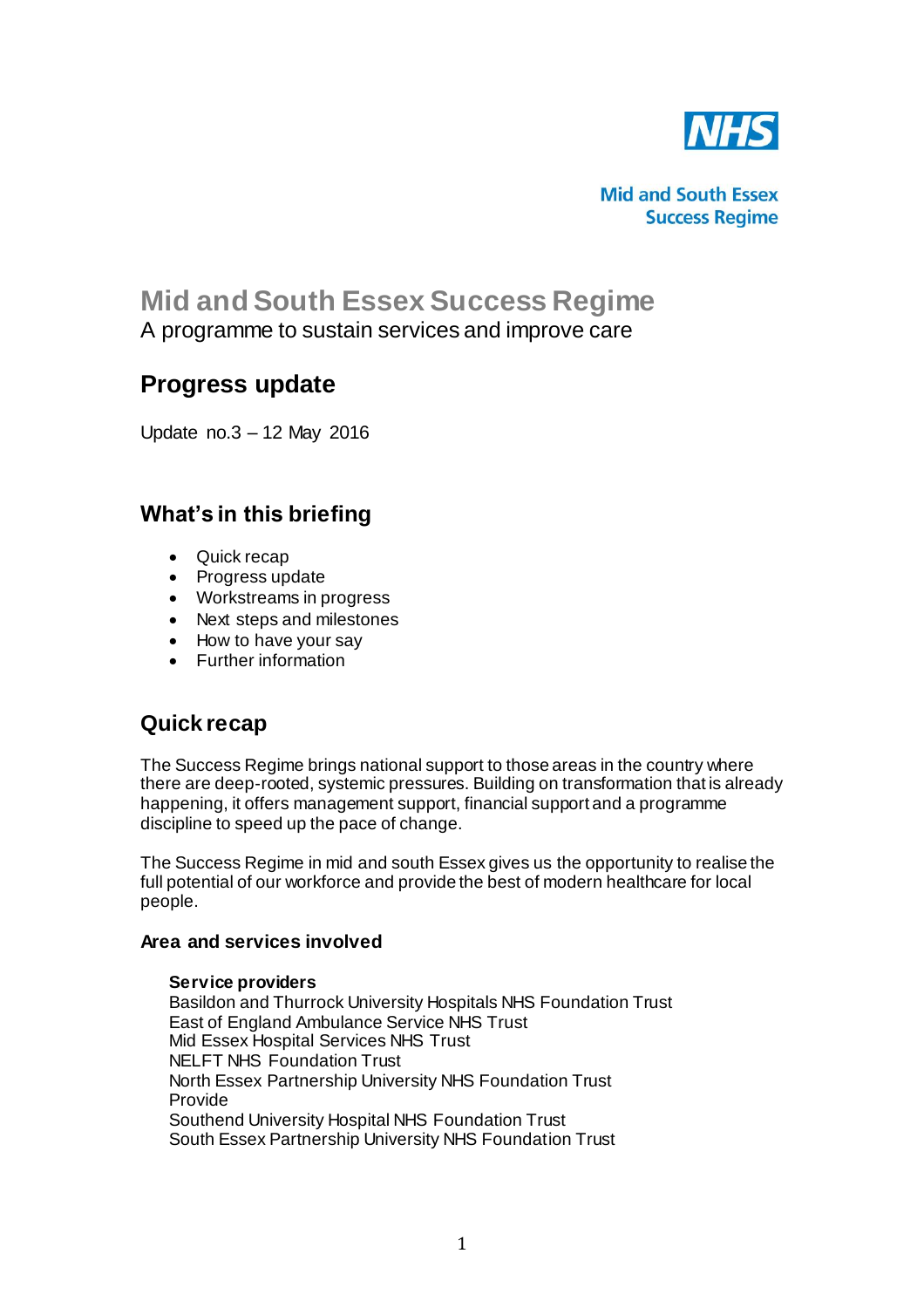## **Clinical commissioning groups (CCGs)**

Basildon and Brentwood Castle Point and Rochford Mid Essex **Southend Thurrock** 

#### **Local authorities:**

Essex County Council Southend-on-sea Borough Council Thurrock Council

All health and social care services are involved in the programme, including some 183 GP practices, community services, mental health and social care and hospital services.

## **Six areas for change**

- **1. Address clinical and financial sustainability of local hospitals by:**
	- o Increasing collaboration and service redesign across three sites
	- o Sharing back office and clinical support services.

### **2. Accelerate plans for changes in urgent and emergency care, in line with national recommendations e.g.:**

- o Doing more to help people avoid problems and get the right help
- o Developing same day services and urgent care in communities, to reduce unnecessary visits and admissions to hospital
- o Designating hospital sites for specialist emergency care.
- **3. Join up community-based services** GPs, primary, community, mental health and social care – around defined localities or hubs.
- **4. Simplify commissioning**, reduce workload and bureaucracy e.g.:
	- o Reduce the number of contracts from around 300 to around 50
	- o Commission services on a wider scale e.g. with one lead provider where several may be involved
	- o Agree a consistent and common offer to focus on priorities and identify limits of NHS funding.
- **5. Develop a flexible workforce** that can work across organisations and geographical boundaries.
- **6. Improve information, IT and shared access to care records**.

## **Why we are doing this**

We need to keep up with the pace of change and demands on health and care so that we can do more for people now and in the future. If we took no action, the current NHS deficit in mid and south Essex could rise to over £216 million by 2018/19, and we would not be able to meet year on year growing demands.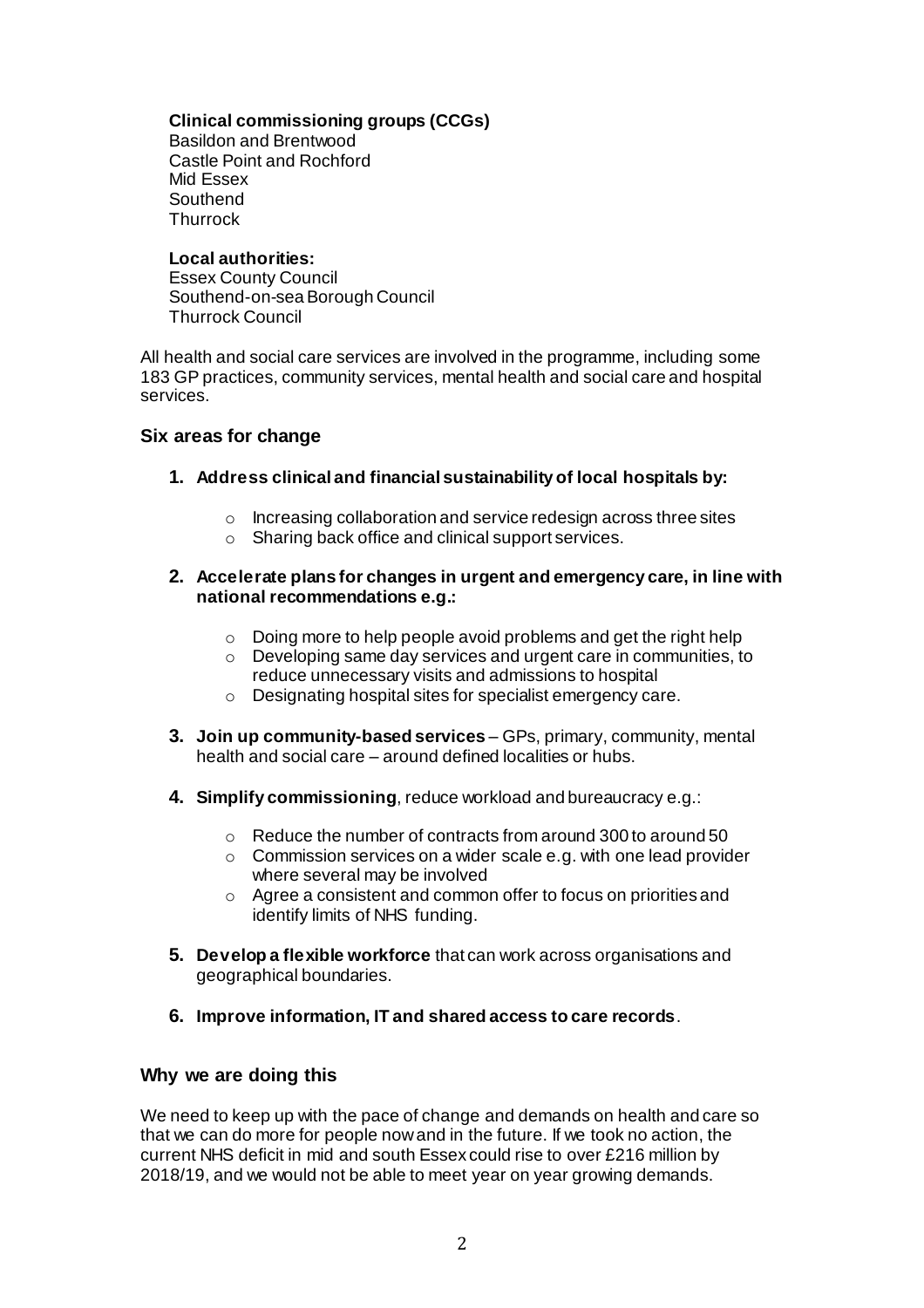Our aim is to get the system back into balance by 2018/19 and deliver the best joined up and personalised care for patients. The kinds of changes we are looking to make have major benefits for patients, such as:

- More emphasis on helping people to stay well and tackling problems at an earlier stage to avoid crises.
- Joined up health and care services to provide more care for people at home and in the community, avoiding the need for a visit to hospital.
- New technologies and treatments to do more for people without the need to be in hospital, even in a crisis.
- When people do need the specialist care that only a hospital can provide, collaboration between hospitals and other services will ensure the best possible clinical staff and facilities.
- By redesigning some hospital services, the improvements in staffing levels and capability will mean safer, more effective, more compassionate care for patients.

## **Progress update**

- An overall plan to develop options for change was published on 1 March. For further information, please visit: <http://castlepointandrochfordccg.nhs.uk/success-regime>
- The three acute hospitals have agreed arrangements in principle for working as a group with a joint committee to oversee collaboration. The joint committee arrangements are due for approval by Trust boards in May.

Clare Panniker is lead chief executive for the committee. Clare is chief executive of Basildon and Thurrock University Hospitals NHS Foundation Trust and interim chief executive of Mid Essex Hospital Services NHS Trust. Professor Sheila Salmon, chair of Mid Essex Hospital Services NHS Trust, is the joint committee chair. Alan Tobias, chair of Southend University Hospital NHS Foundation Trust is vice-chair of the joint committee.

- The five CCGs are working on collaborative arrangements to be agreed over the summer to improve commissioning and reduce bureaucracy e.g. reducing the number of contracts for commissioning healthcare.
- Workstreams have been set up under the two broad headings of:
	- o *Local Health and Care* developing and integrating services in the community
	- o *In Hospital* involving further collaboration and service redesign between the three main hospitals in mid and south Essex.

Other workstreams led by the Success Regime programme office include shared care records, communications and engagement and finance.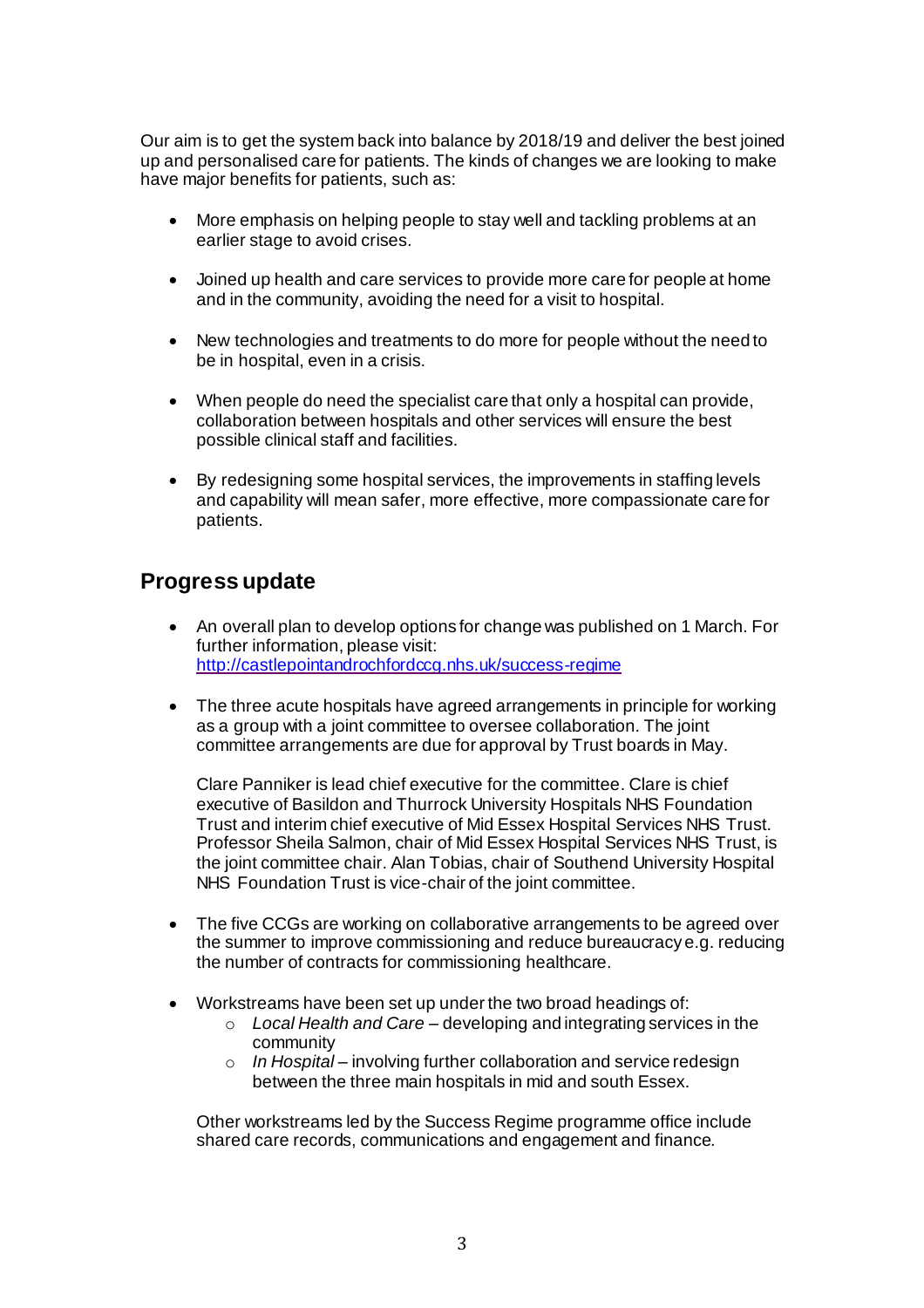- Workstreams under Local Health and Care currently involve a range of clinicians and frontline staff from primary, community and social care, with plans to involve service users and voluntary and independent sector representatives.
- The In Hospital workstream currently has an acute leaders group of around 30 clinicians and service leaders. They have already held a listening event with service users and more will follow.
- Early discussions with stakeholders have so far involved, for example:
	- o Healthwatch Essex, Thurrock and Southend
	- o Lead officers and members of the three local authorities
	- o Essex, Southend and Thurrock Health and Wellbeing Boards
	- o Essex and Southend local authority scrutiny committees
	- o Local MPs
	- o CCG governing bodies and primary care practice members
	- o Staff in CCGs and acute trusts

The three Healthwatch bodies and Essex Health Overview and Scrutiny Committee organised an all-day conference on 18 April for patient experience and service user representatives. Involving around 70 people, the delegates discussed ways in which service users could be involved.

*In Your Shoes,* a listening event took place on 28 April with around 30 clinicians and 30 service users. The event invited people to talk about their experiences in emergency care, what matters to them and how they would like to see improvements. Among various themes, the overall top priority for improving urgent and emergency care was considered by those who attended to be "access to GPs and prevention".

## **Workstreams in progress**

The following workstreams have been set up to tackle the priorities identified by the Success Regime diagnostic review, which took place towards the end of last year. Other workstreams will be added to the programme over the next year.

## **Local Health and Care – current workstreams**

## **Frailty and End of Life care**

- $\bullet$  Initial focus is on the over 75 age group, but the work will expand at a later date to include care for adults of all ages with complex long term conditions
- The work is looking at:
	- o Care at the interface between community and hospital, including the development of frailty assessment units
	- o Identifying people at risk and systems to manage care around individuals
	- $\circ$  Proactive health and care, such as health and social care planning, falls prevention and support to care homes.

Workstream leads – Bryan Spencer, Jane Hanvey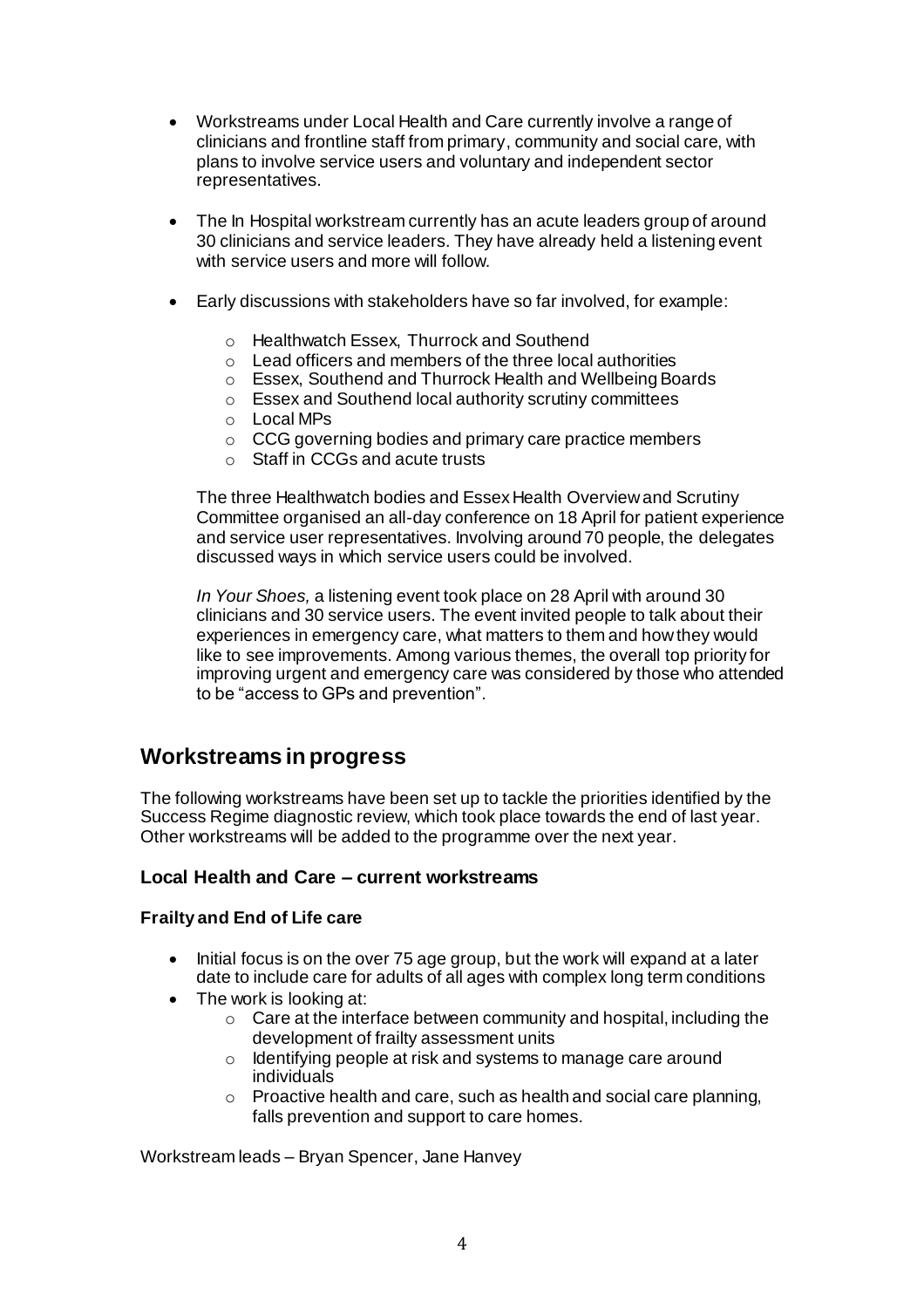Communications and engagement leads – Rachel Harkes (Frailty) [rachelharkes@nhs.net](mailto:rachelharkes@nhs.net) and Romina Bartholomeusz (End of Life) [romina.bartholomeusz@nhs.net](mailto:romina.bartholomeusz@nhs.net) For further information contac[t rachelharkes@nhs.net](mailto:rachelharkes@nhs.net)

## **Redesign of Pain services and Dermatology**

- Looking at options for shifting outpatient services from acute hospital settings to community services
- Pain and Dermatology have been identified by clinical leaders as areas that need to shift in line with clinical good practice and opportunities for improving patient outcomes
- Other potential services for similar moves will follow

Workstream leads – Dan Doherty, Ravi Suchak (Dermatology), Simon Thomson (Pain services)

Communications and engagement leads – Claire Hankey (Pain services) [claire.hankey@southend.nhs.uk](mailto:claire.hankey@southend.nhs.uk) , Victoria Parker (Dermatology) [Victoria.parker@meht.nhs.uk](mailto:Victoria.parker@meht.nhs.uk) For further information contac[t claire.hankey@southend.nhs.uk](mailto:claire.hankey@southend.nhs.uk)

### **"Common offer"**

 Reviewing current commissioning policies and thresholds to improve consistency across mid and south Essex.

Workstream lead – Dan Doherty Communications and engagement lead – Paul Ilet[t paulilett@nhs.net](mailto:paulilett@nhs.net) For further information contac[t danieldoherty@nhs.net](mailto:danieldoherty@nhs.net)

### **Primary and community care**

- Building on developments that are already taking place within the five CCG areas to join up primary, community and social care around GP practices.
- Looking at the benefits of groups of practices working together in localities.

Workstream lead – Ian Stidston

Communications and engagement lead – Claire Routh crouth @nhs.net For further information contact Claire Rout[h crouth@nhs.net](mailto:crouth@nhs.net)

## **In Hospital – current workstreams**

### **Clinical services**

Hospital clinicians from a range of professions and specialties are gathering evidence and service user insight to develop options for some services to work as single services across the three hospitals.

Broad principles for this work:

- Start from a service user perspective
- Avoid moving or replicating high fixed cost services: maintain some "givens"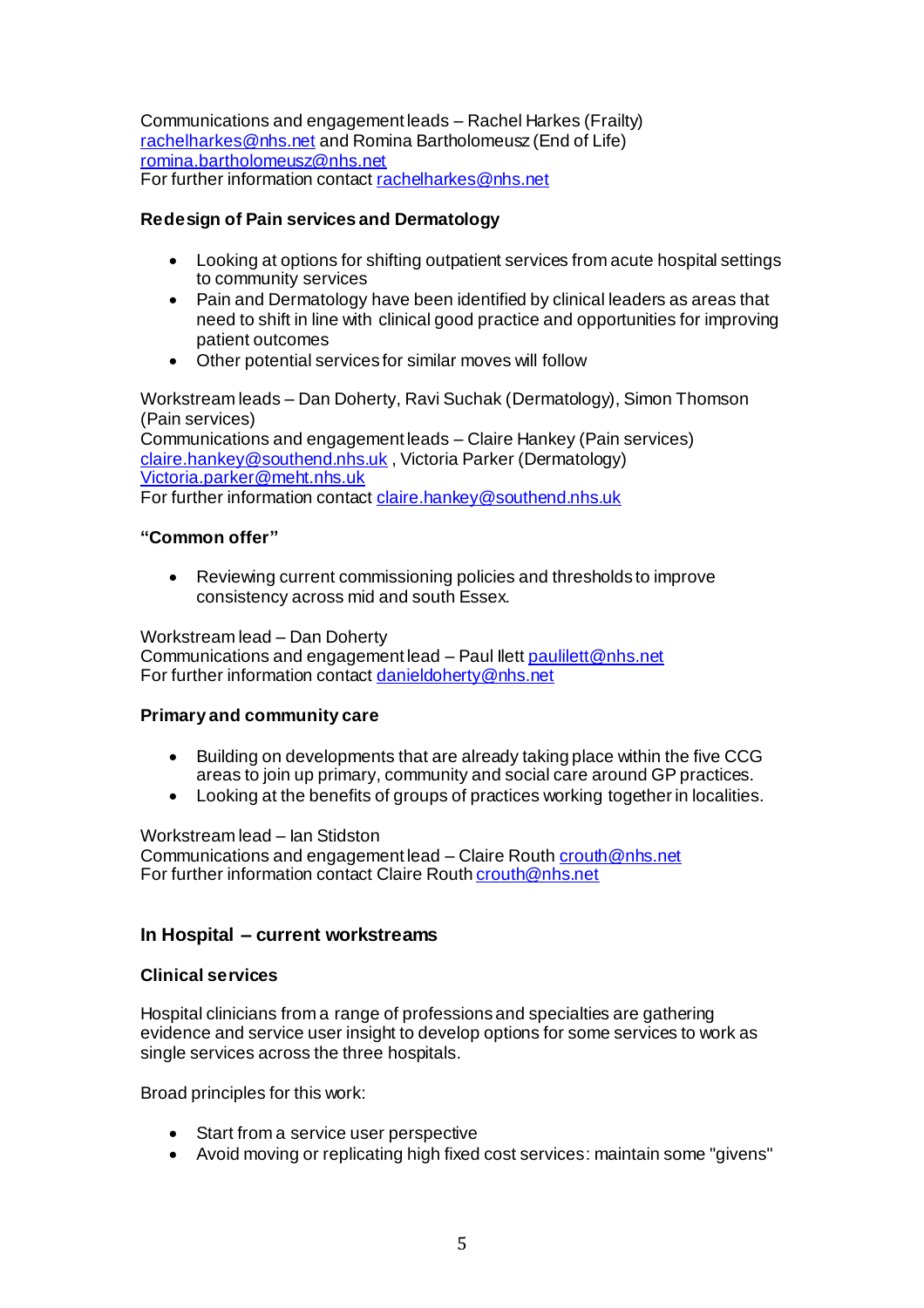- Ensure deliverability in 2-3 years: no major new builds, use of existing infrastructure
- Ensure clear rationale for any service redesign: if no clear rationale, then no change
- Design along pathways: move care between hospital and community, and increase integrated working
- Consider opportunities to incorporate technology and innovation

Criteria for service change:

- Better clinical outcomes: meet national recommendations and move towards best practice quality standards e.g. Royal Colleges
- Sustainable clinical workforce: move towards best practice workforce standards and improve training opportunities e.g. Royal Colleges
- Efficiency and productivity: deliver services at a lower cost, where possible
- Access: maintain appropriate access to services
- Interdependencies: maintain appropriate clinical adjacencies

Workstream leads – Ronan Fenton, Celia Skinner, Neil Rothnie Communications and engagement lead – Wendy Smit[h wendy.smith60@nhs.net](mailto:wendy.smith60@nhs.net) For further information contac[t claire.hankey@southend.nhs.uk](mailto:claire.hankey@southend.nhs.uk)

## **Clinical support**

- Building on current collaboration between the hospitals in terms of clinical support services
- Current scope includes Pharmacy, Radiology, Medical Physics, Pathology, Clinical Sterile Services

### Workstream lead – Jon Findlay

Communications and engagement lead – lan Lloy[d ian.lloyd@btuh.nhs.uk](mailto:ian.lloyd@btuh.nhs.uk) For further information contact Jon Findla[y jon.findlay@southend.nhs.uk](mailto:jon.findlay@southend.nhs.uk)

### **Back office functions**

- Looking at opportunities to share and standardise functions across the three hospitals
- Currently involves 11 sub-workstreams

Workstream lead – James O'Sullivan

Communications and engagement lead – lan Lloy[d ian.lloyd@btuh.nhs.uk](mailto:ian.lloyd@btuh.nhs.uk) For further information contac[t ian.lloyd@btuh.nhs.uk](mailto:ian.lloyd@btuh.nhs.uk)

## **Next steps and milestones**

| May-Aug   | Further detailed planning within workstreams, includes service<br>user involvement |
|-----------|------------------------------------------------------------------------------------|
| June/July | Wider patient, clinical and staff engagement                                       |
| July      | Update on options development and further engagement                               |